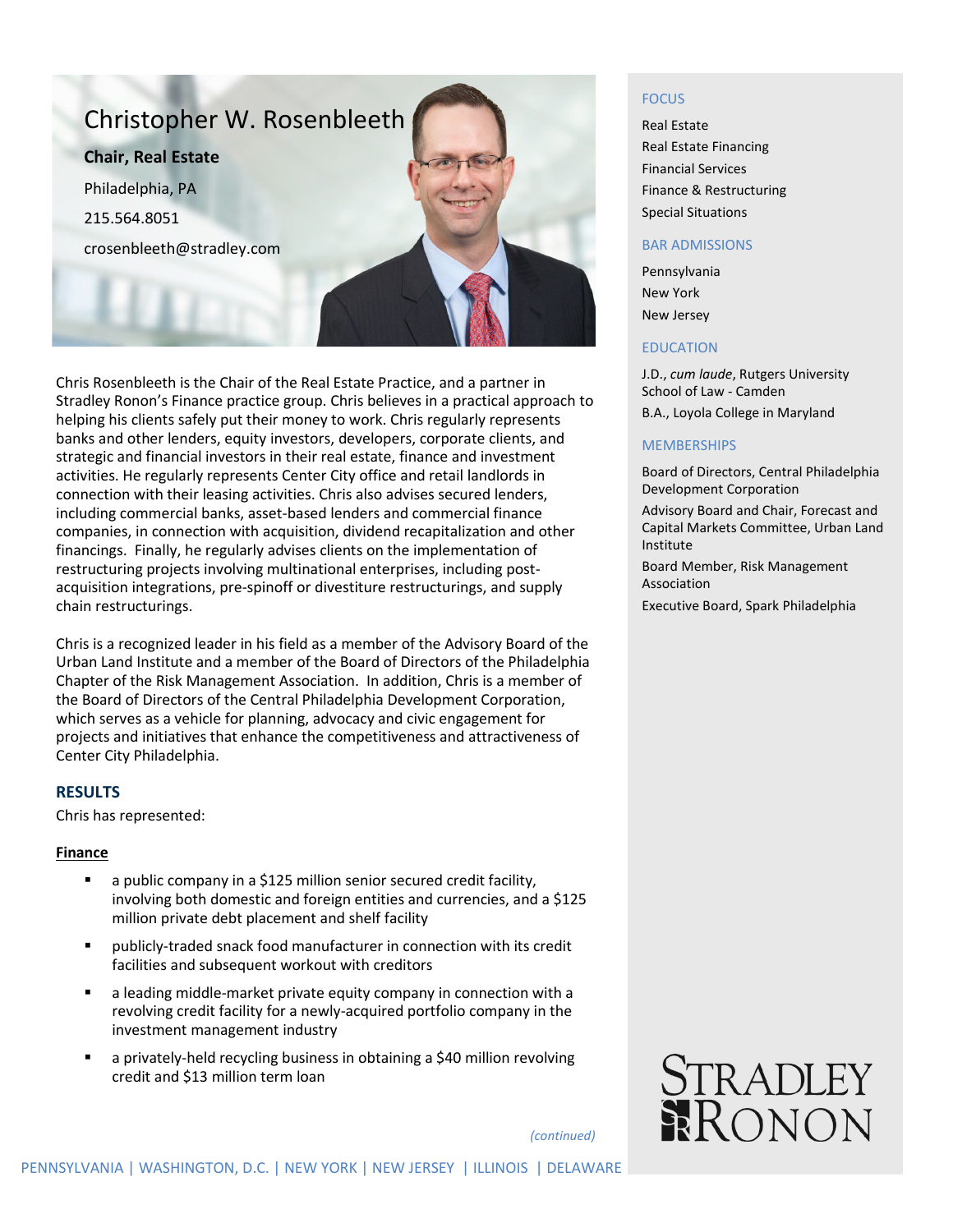# Christopher W. Rosenbleeth

Page 2

- a manufacturing concern in connection with a \$25 million revolving credit facility and a \$6 million term facility for working capital
- the senior agent and lender in an \$85 million senior secured credit facility in connection with a private equity fund's leveraged buyout of a food distribution business
- a national bank in a \$30 million exit financing, including a complex intercreditor structure and a total debt structure exceeding \$250 million
- the senior lender in a \$17 million senior secured credit facility in connection with a private equity fund's leveraged buyout of a circuit board manufacturer
- a large regional bank in connection with approximately \$48 million in credit facilities in connection with a leveraged equity buyout
- a leading middle-market private equity firm in financing its leveraged buyout of a manufacturer, including an aggregate amount of \$44.5 million of senior and mezzanine debt
- a multinational corporation in the successful post-acquisition integration and reorganization of global treasury operations, including project management of the efforts of three global law firms across two dozen countries and operating companies
- **EXTERGHTM** investors in connection with various private investments in hedge funds and private equity funds totaling in excess of \$1 billion

## **Real Estate Finance**

- a large regional bank in connection with a \$25 million dollar commercial mortgage loan secured by 21 Burger King locations
- a large regional bank, as administrative agent and sole lead arranger, in connection with a \$60 million loan to finance the construction of an approximately 300-unit apartment complex in the Philadelphia suburbs
- a large regional bank in connection with a \$60 million loan to finance the acquisition and renovation of two apartment complexes totaling over 600 units
- **the borrower in connection with a commercial mortgage loan from a** debt fund secured by properties in the Pittsburgh, Atlanta, Savannah, and Dallas-Ft. Worth metro areas
- a luxury hotel owner and operator in connection with the recapitalization and financing of its flagship resort in Virginia and the financing of a resort, conference center and golf course in Florida
- a large regional bank in connection with closing multiple construction loans totaling in excess of \$750 million
- a large regional bank, as administrative agent, in connection with a \$57 million syndicated construction loan for the construction of a new hotel in Center City Philadelphia
- a developer in connection with a \$100 million mixed-use project to reposition a historic property involving several levels of equity investment, debt financing and tax credit financing

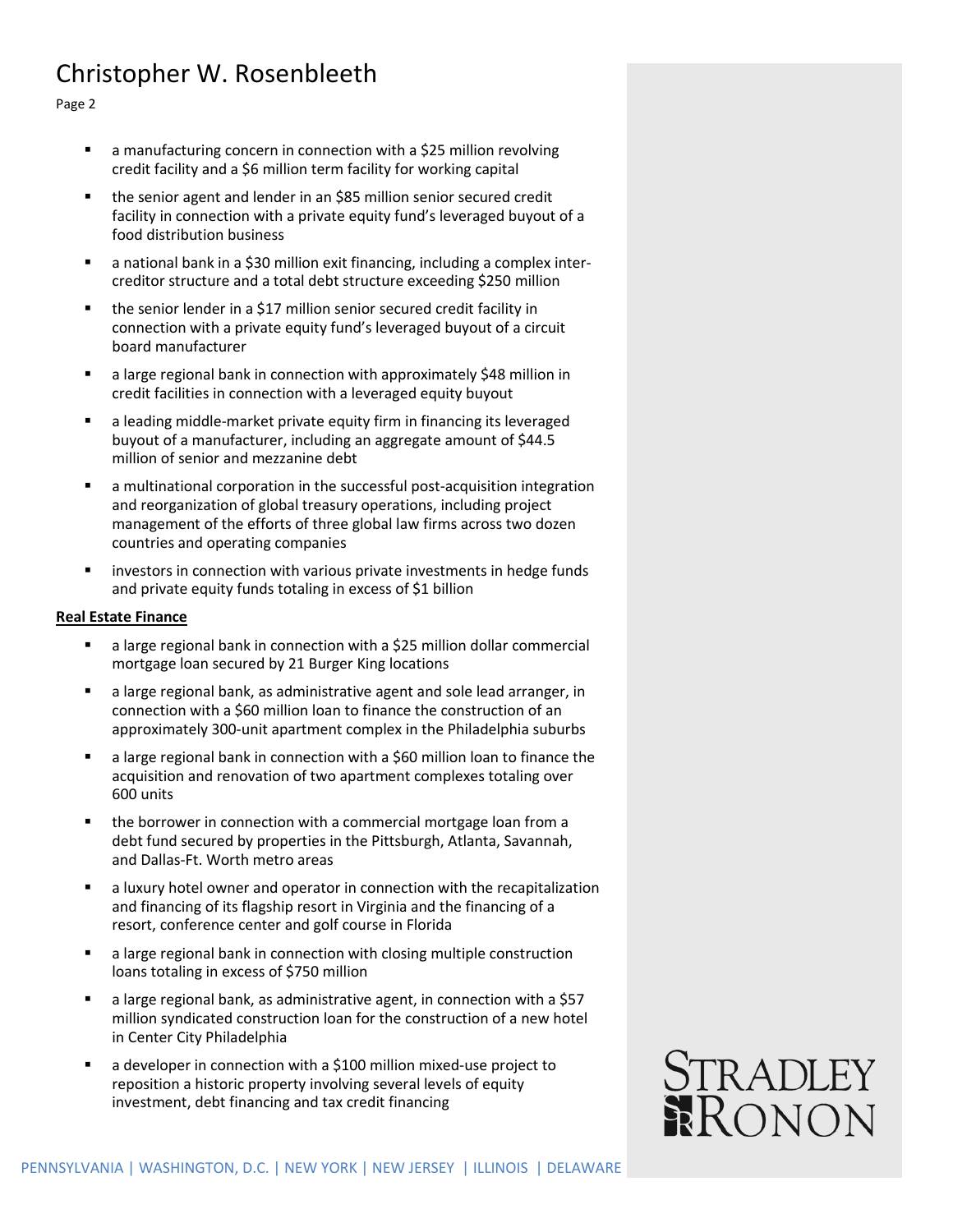## Christopher W. Rosenbleeth

Page 3

 a large regional bank in connection with a \$24.5 million construction loan for a 225-lot residential tract development

### **Transactional Real Estate**

- a publicly-traded real estate investment trust in connection with its joint venture disposition of 13 office buildings in the Mid-Atlantic region and related debt financing
- a publicly-traded real estate investment trust as master developer in connection with a planned \$5 billion transit-oriented, mixed use development in Philadelphia
- a developer in connection with its lease of a full building property to a national retailer for its headquarters and retail space
- a developer in connection with refinancing two single-tenant office buildings in Philadelphia
- a developer in connection with a so-called "74/26" transaction in which the developer sold a 74% equity interest in the owner of a Class A mixeduse development consisting of 200+ apartments and a child care center
- a large regional bank, as administrative agent, in connection with a \$145 million mortgage loan secured by six apartment properties in New York
- owners of multifamily properties in connection with leases to national short-term stay providers
- the developer of an approximately 200-unit apartment tower in the Logan Square section of Philadelphia, in connection with closing on the Ground Lease for the site and senior and mezzanine construction financing for the project
- the landlord of a new Class-A, trophy office building in the Center City West section of Philadelphia in connection with its leasing activities
- the owner of an approximately 300-unit apartment tower in University City in connection with closing an approximately \$61 million bridge loan from a large, regional bank, an approximately \$75 million permanent loan from a life insurance company to refinance the construction debt on the property, and the sale of the asset for \$118 million
- **the developer of a townhome project in University City in connection** with the acquisition of the property and creation of a condominium for the project
- the landlord of a Class-A trophy office building in Center City Philadelphia in connection with its leasing activities
- a private sponsor in connection with the formation of a real estate private equity fund targeting ultra-high net worth investors
- a private investment fund in connection with its acquisition of a Class-A, trophy office building in Center City Philadelphia, including advice on transfer tax mitigation strategies, debt financing and complex title issues
- a developer in connection with an approximately \$75 million mixed-use project consisting of a child care center and residential apartments, including both debt and equity financing and a long-term ground lease